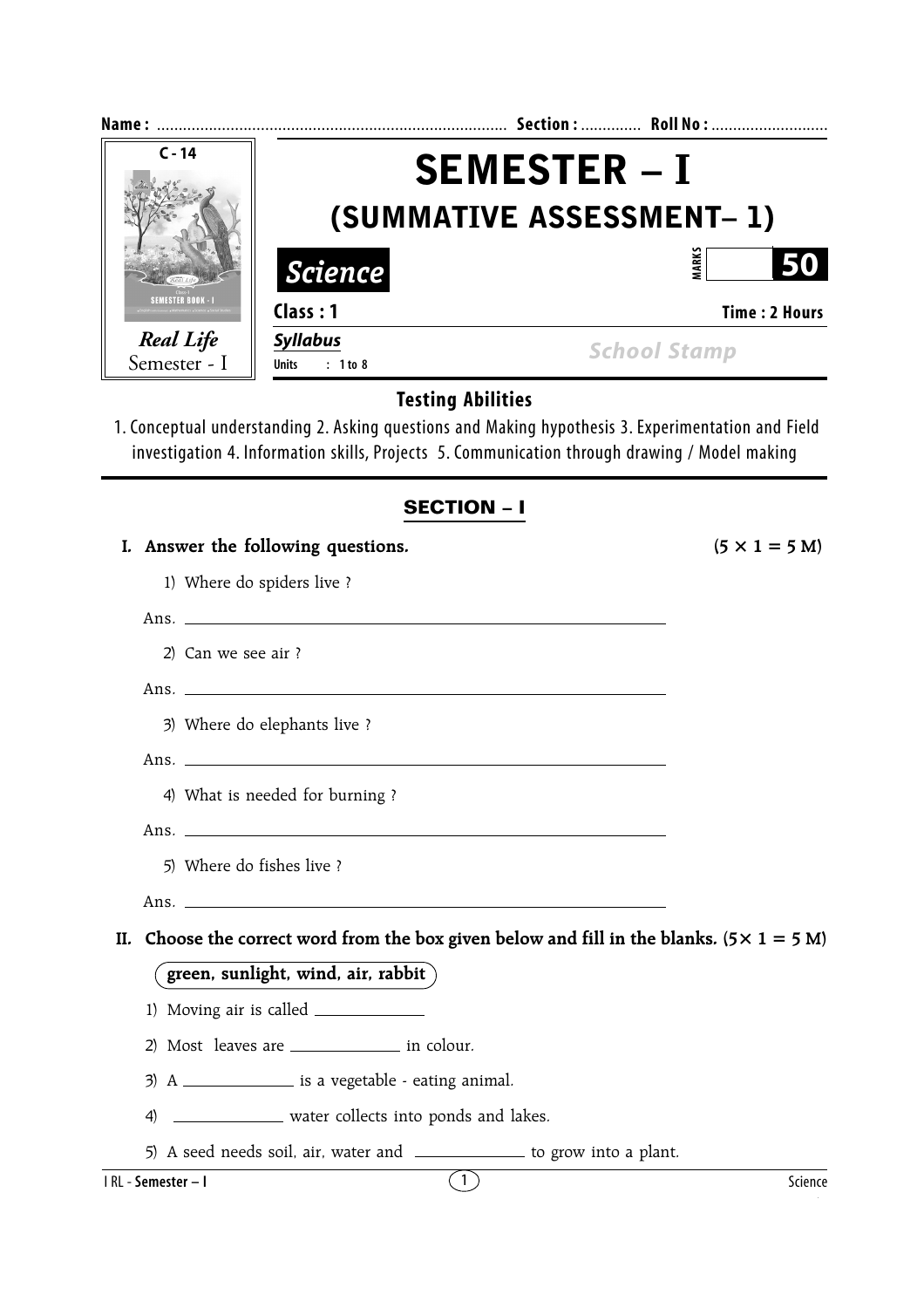

**SECTION – II**

| 1) Climbers | nave woody truni |
|-------------|------------------|
| 2) Creepers | are bushy plants |
| 3) Trees    | are small plants |
| 4) Shrubs   | need support     |
| 5) Herbs    | have weak stems  |

**SECTION – III**

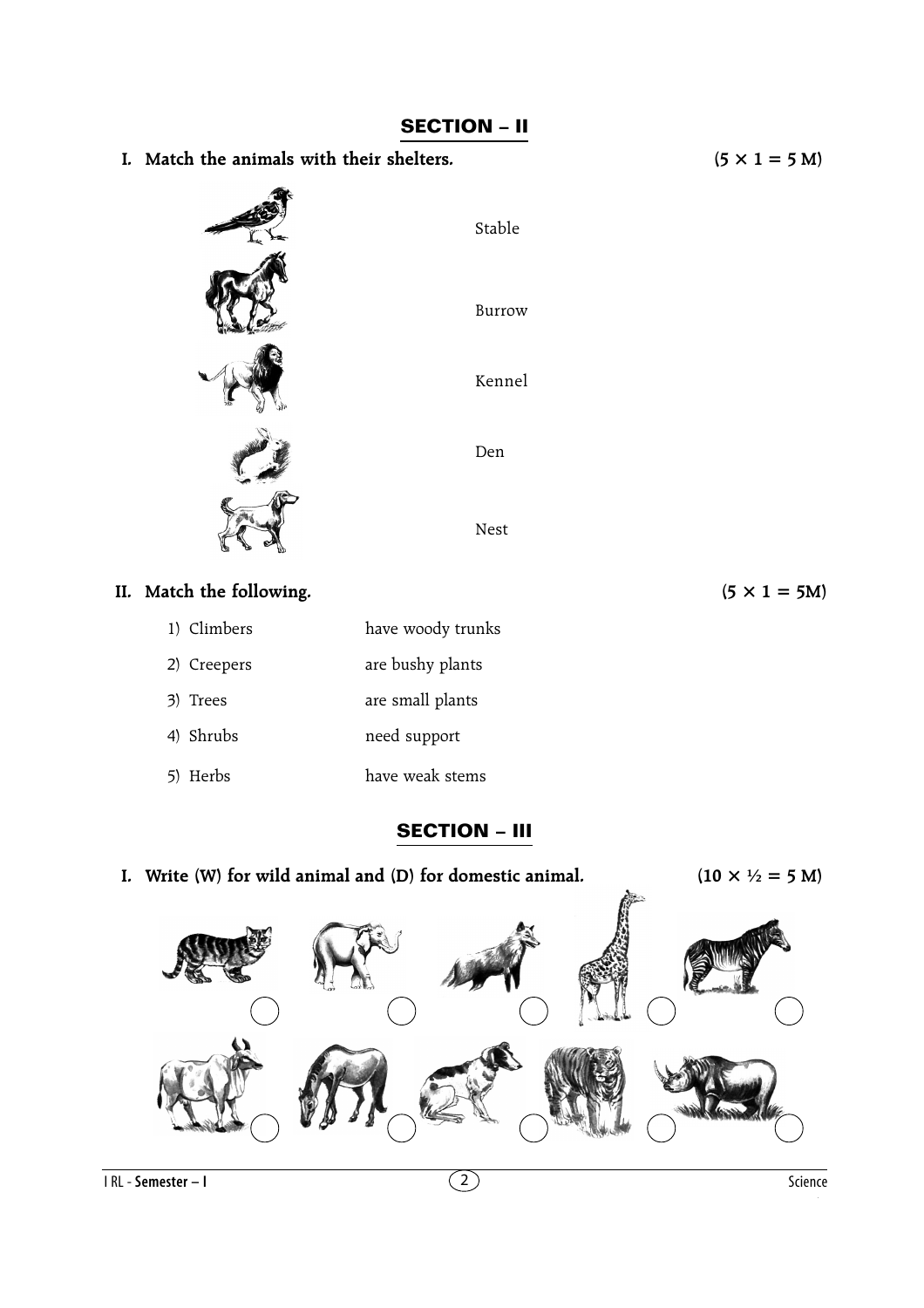## **II. Tick (**✓**) the correct statement and put a cross (**✕**) against the wrong statement.**

**(5×1=5M)**

- 1) We can see air.
- 2) We can feel air.
- 3) Moving air is called wind.
- 4) We can live without air.
- 5) Air occupies space.

## **SECTION – IV**

**I. Find the names of plants hidden in the word search.** (10  $\times$   $\frac{1}{2}$  = 5 M)

| A | S | H | O              | $\rm K$ | A |
|---|---|---|----------------|---------|---|
| B | T | Ū | L              | S       | I |
| A | M | I | N              | T       | M |
| N | L | I | L              | Y       | A |
| Y | N | E | E              | M       | N |
| A | R | O | S              | E       | G |
| N | P | I | N              | E       | O |
| D | A | P | $\overline{P}$ | L       | E |

| 1) $\qquad$ | $\bullet$ $\qquad$ |
|-------------|--------------------|
|             |                    |
|             |                    |
|             |                    |
|             |                    |

**II.** Match the following.  $(5 \times 1 = 5 \text{ M})$